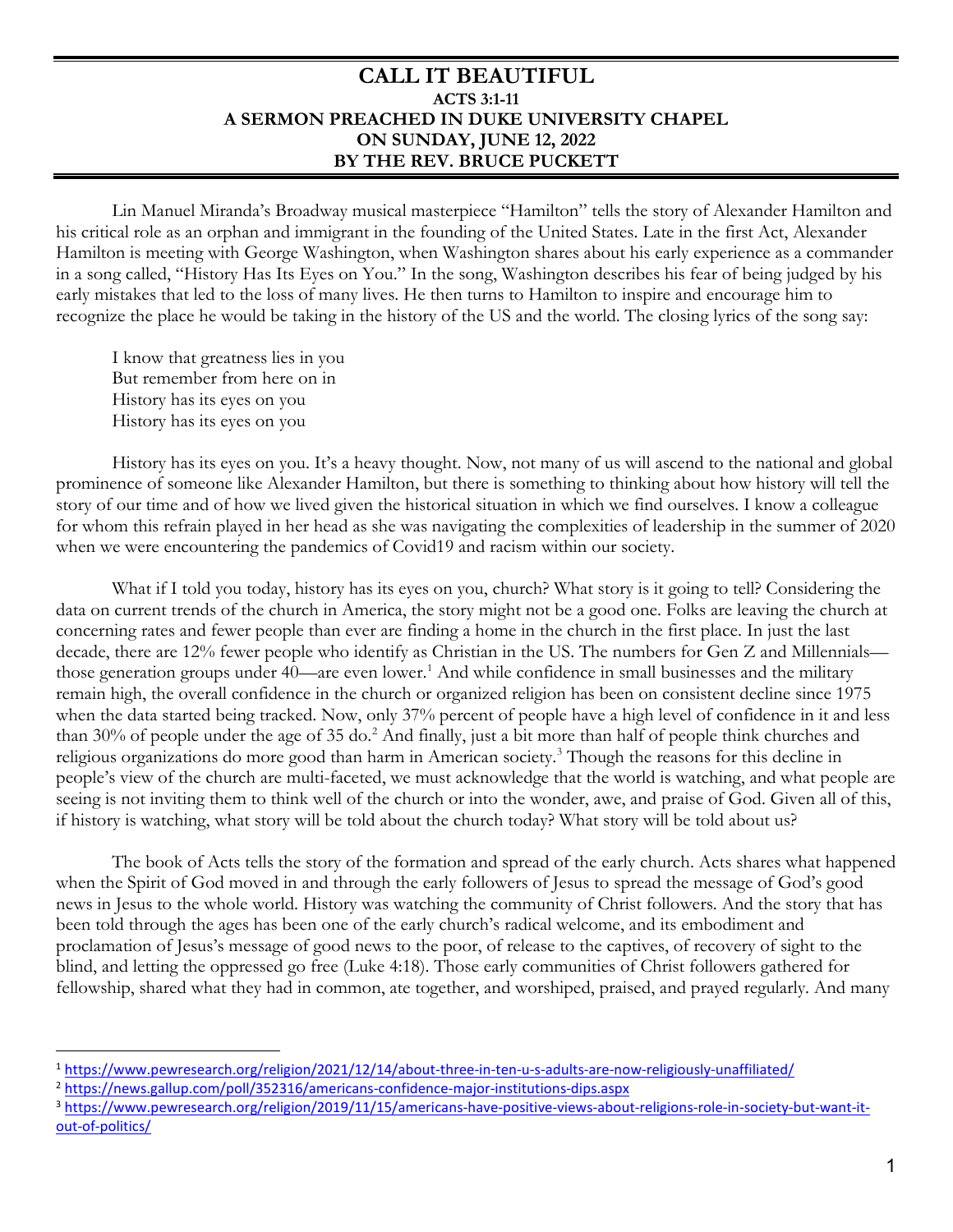were drawn into this life; thousands at a time Acts tells us. The world was watching, and many were compelled to be part of the Spirit's movement among those early Christians.

Acts 3 shares a story of one occasion when people were watching the early Christ followers publicly practice their piety by going to the temple to pray. Luke, the author of Acts, tells the story slowly and deliberately. He shares about something beautiful that happened at the temple's entry gate called Beautiful. Luke tells how Peter and John were on their way to the temple to pray. As they walked into the temple, an unnamed man who was physically limited, lame from birth, was being carried to the entry way of the temple. God's faithful people knew that giving alms and providing charitably was a way of fulfilling God's commands to care for the needy (Deuteronomy 15:7-8), so for a lame man such as this one, this was an appropriate and fitting way to survive. If someone was going into the place of prayer and encounter with God, there was no skipping the hardship of life. [4](#page-1-0) They had to walk by the pain and struggle of a neighbor in need. Needy neighbors like this man were placed at the boundary, the border, the margin of the place of worship, prayer, and encounter with God for people to walk by. So daily, this man's community carried him to the gate called Beautiful, so he could have his mundane needs met.

The man had expectations about the kind interactions that would happen at the gate. While they may have been relational in some ways, perhaps most importantly for him, they were transactional. The man needed a way to survive, and there is no judgment in that. The man had his eyes on these representatives of the church. He saw Peter and John, and he thought they would be part of this transactional relationship. But Peter and John looked on him in a different way. They were seen, but instead of returning a transactional gaze, they looked more deeply at the man and invited him to see them differently as well. Using yet a third word for seeing in just 2 verses, Luke tells us that Peter said to the man, "Look at us." Ironically, the man was already watching them, already expecting something of them, already observing these early Christians—he had his eyes on them. And even in giving the men his full attention, he expected something from them, something that would help him survive for the day.

But Peter did not provide what the man expected. Peter looked past the transaction, as needed as that was, to something deeper and more profound. Peter said, "I have no silver or gold." After all, a community of believers that sells their possessions and shares everything in common won't likely have spare change. He continued, "But what I have I give you: in the name of Jesus Christ of Nazareth, rise up and walk." Peter recognized that what the man truly needed wasn't someone to throw him more money. He needed someone to offer the kind of healing that is full welcome into the community of worship. The man didn't merely need his mundane needs met; he needed something beautiful. What Peter knew is that Christ's community is one where everyone is welcome, and in that welcome people experience healing, wholeness, and peace. He remembered the times where Jesus healed those broken in body and spirit. And he recalled how Jesus instructed them to invite the poor, the crippled, the lame, and the blind to their parties—that is to be part of their joyful community. So just as Jesus had taught him, and with the Spirit of Christ living in him, Peter invited the man into new life. Raised to his feet like Jesus was raised from the dead, this man was welcomed into a community marked by Jesus's inclusive love for all. The prophet Isaiah before had said, "Beautiful are the feet of the one who announces peace and brings good news." Well, Peter and John's foot work was beautiful as they share the good news with this man.

Let me pause here for a moment before discussing any more of the story to make sure we don't overlook a few important things for us today. First, we must not miss that the early Christians who were going to pray could not avoid the places of pain and hurt in the world. They walked right through them to meet with God. And as they did, they paid attention to what they saw, and then they responded. There was no missing it. They had to see. Their faithfulness in prayer was not without their faithfulness to the people in pain they passed. This is instructive for Christians today. I wonder, on your drive to church, what places do you pass through or by? Have you ever paid attention to the pain present in those places—perhaps even in your own neighborhood? Have you noticed where your drive does not take you? Maybe your journey avoids the hard places by design. Even on this campus, have you considered the students whose dorms you walk by and how their places of pain—physical, emotional, spiritual, or

l

<span id="page-1-0"></span><sup>4</sup> William H. Willimon, *Acts*, Interpretation: A Bible Commentary for Teaching and Preaching, (John Knox Press, Atlanta, 1988), 44. "The path toward significant prayer is a way that goes straight through, not around, human misery."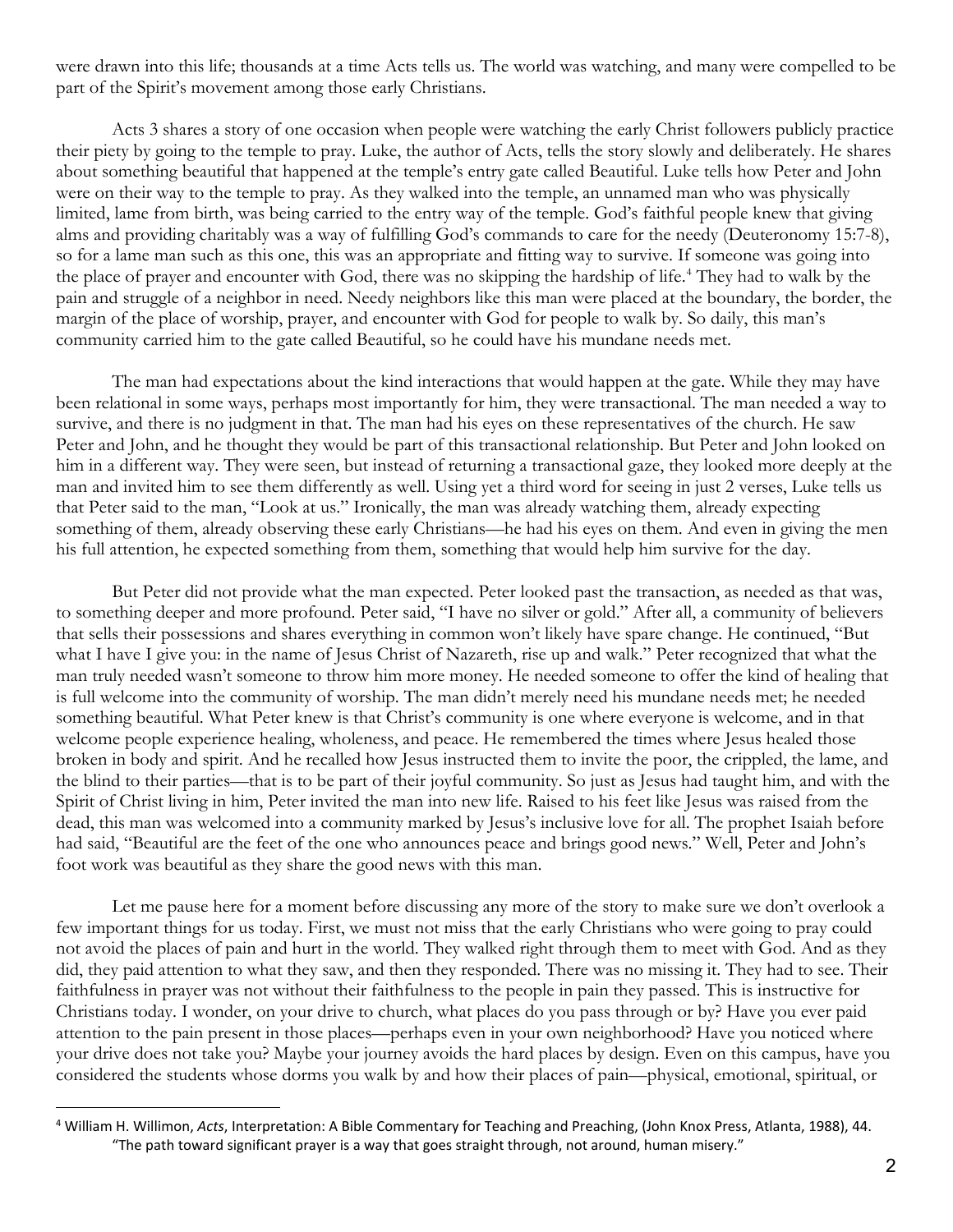relational—may need your presence? I wonder what you see as you come to pray. I wonder to what you give your attention.

Second, the great gift of healing that the disciples offered the man did more than just make him able to walk, as important as that was. The disciples welcomed the man, in a way he never had been before, into the fullness of a community of those who follow God. When the man was unable to walk, he was only known for what he lacked and what he needed. The full invitation into the community of Christ shifts the perspective on this man. Fully welcomed, fully embraced, fully part of the community, this differently abled man became known for his great praise of God and the contribution he could make as a member of Christ's church. This is to say, he was known in his full humanity as a valuable member of Christ's community. This example matters for how our community embraces our siblings in Christ. Regardless of any differences—those related to race, class, sexual orientation, gender identity, immigration status, or physical ability just to name a few—the church is called to be a community of radical welcome who embraces people's full humanity for the glory of God. For example, when considering those with physical or mental limitations or differences, the church is called to be a people who welcome all as valuable members and contributors to the community. Some folks will experience healing and wholeness simply by being invited into the community of Jesus. And that is true regardless of whether their physical and mental ailments or limitations have been or ever will be remedied. The example set by Jesus and these early Christians show us that the church's welcome of those labeled "disabled" must be as great or greater than the welcome and full participation that any other community offers our differently abled siblings. If you want to see Christians in Durham doing this well, I encourage you to get to know the people at Reality Ministries.

Third, we should not miss that material resources matter, too. Too often we hear Peter and John's response to the man outside of the full context of the early church. They may not have had silver and gold to give the man in that moment. Yet, when they offered him healing in the name of Jesus, they welcomed him into a community that ensured the needs of all were met. They didn't simply give the man independence by healing his feet and ankles, so that he could go make it on his own. To use a popular metaphor, they didn't simply give him a fish or teach him how to fish. They gave him something greater. They gave him an interdependence rooted in Jesus's calling to his followers to love one another. And though I believe this man's ankles and feet were physically healed in that moment, just as important was the relational healing that took place making this marginalized man a whole part of Christ's community. And because that early church community shared all they had to meet the needs of all, this man's economic insecurity and brokenness were also healed. While most Christian communities don't operate with such a communal sharing of possessions as the early church did, the church is still called to care for each other's material needs in ways that challenge the economic status quo and norms of our society. There's so much more to say here, but let me return to Acts.

The story of this now healed man didn't stop with him standing. No. The man responded with joyful action. Last week Dean Powery asked us to rise as we were able if God had done a mega thing in our lives. Well, this man one upped him. He rose, walked, leaped, and praised God. I imagine the man was so overcome with joy that he was running the aisles of the temple just like people of the charismatic church of Cameron run the aisles when rushing the court for an unexpected victory. How can someone who has experienced such a gift of welcome, such a healing, such a blessing not be overcome with exuberant praise of God? And when he did, Luke tells us that the people around him noticed. The people had their eyes on this man. And when they did, they were overcome with wonder and amazement. They had to know what happened.

It is then, and only then, that Peter begins to preach with his words to the onlookers. He proclaims a message of repentance, of turning toward Jesus, of a change in the orientation of the people's minds and hearts to the welcoming ways of the messiah. And he preaches this message so that they might receive refreshment—like a life-giving drink of water on a scorching day. "Repent and turn to God," Peter says, "so that times of refreshing may come in the presence of the Lord."

We see in this story that the invitation to follow Jesus, to join Christ's community, is more significantly about receiving goodness than it is about avoiding destructive judgment. It is more about being compelled by